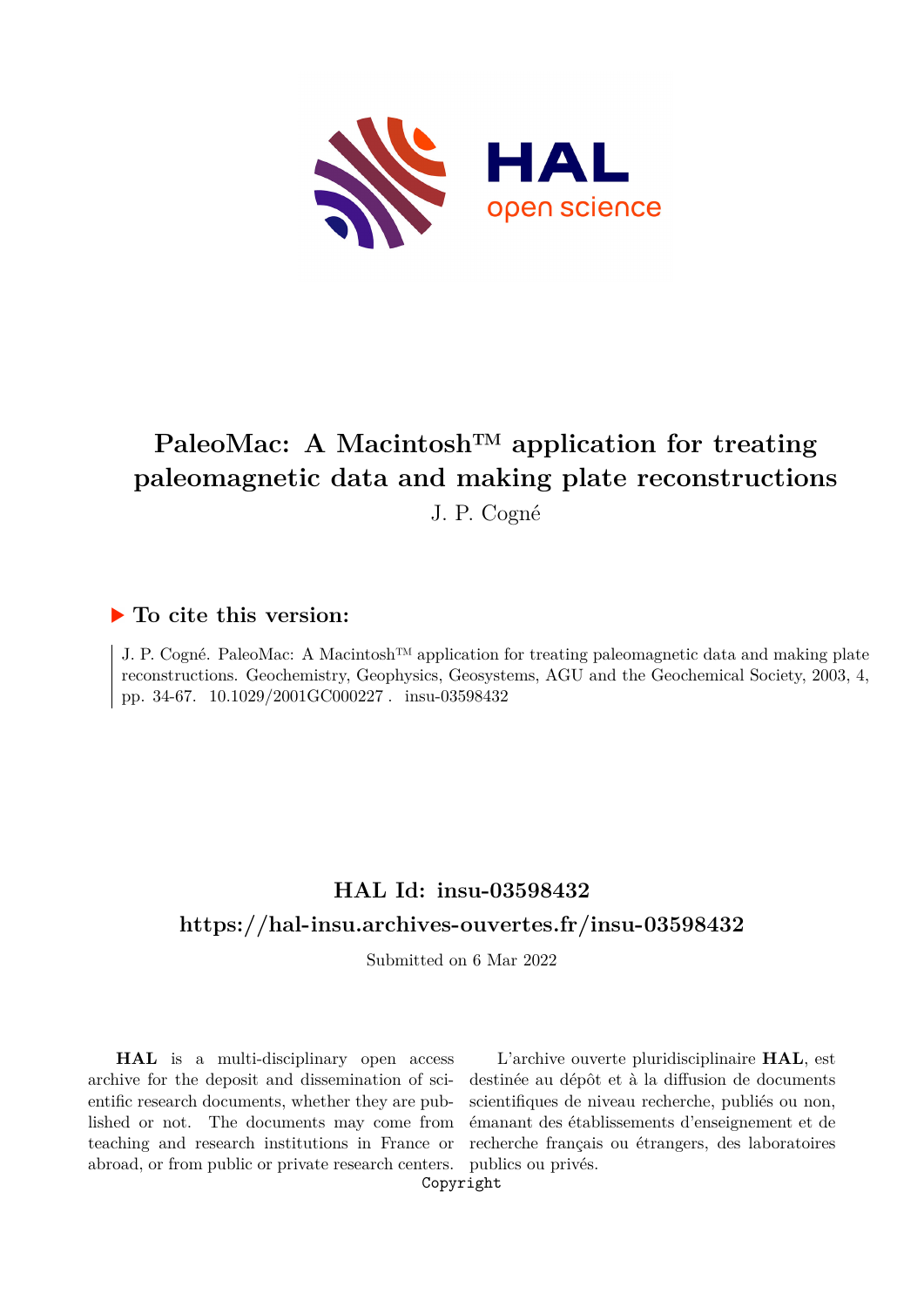

## PaleoMac: A Macintosh<sup>TM</sup> application for treating paleomagnetic data and making plate reconstructions

#### J. P. Cogne´

Institut de Physique du Globe de Paris, Laboratoire de Paléomagnétisme, 4 place Jussieu, 75252, Paris cedex 05, France (cogne@ipgp.jussieu.fr)

[1] This brief note provides an overview of a new Macintosh<sup>®</sup> application, PaleoMac, (MacOS 8.0 or later, 15Mb RAM required) which permits rapid processing of paleomagnetic data, from the demagnetization data acquired in the laboratory, to the treatment of paleomagnetic poles, plate reconstructions, finite rotation computations on a sphere, and characterization of relative plate motions. Capabilities of PaleoMac include (1) high interactivity between the user and data displayed on screen which provides a fast and easy way to handle, add and remove data or contours, perform computations on subsets of points, change projections, sizes, etc.; (2) performance of all standard principal component analysis and statistical processing on a sphere [*Fisher*, 1953] etc.); (3) output of high quality plots, compatible with graphic programs such as Adobe Illustrator, and output of numerical results as ASCII files. Beyond its usefulness in treating paleomagnetic data, its ability to handle plate motion computations should be of large interest to the Earth science community.

Components: 2847 words, 5 figures.

Keywords: Paleomagnetism; software; data processing; plate reconstructions; paleogeography.

Index Terms: 1525 Geomagnetism and Paleomagnetism: Paleomagnetism applied to tectonics (regional, global); 8155 Tectonophysics: Evolution of the Earth: Plate motions—general; 0910 Exploration Geophysics: Data processing; 1594 Geomagnetism and Paleomagnetism: Instruments and techniques.

Received 4 September 2001; Revised 10 June 2002; Accepted 5 October 2002; Published 23 January 2003.

Cogné, J. P., PaleoMac: A Macintosh<sup>TM</sup> application for treating paleomagnetic data and making plate reconstructions, Geochem. Geophys. Geosyst., 4(1), 1007, doi:10.1029/2001GC000227, 2003.

## 1. Introduction

[2] The PaleoMac application for Macintosh<sup>™</sup> computers was originally designed as a laboratory tool, able to handle paleomagnetic data files, perform component analysis and interpretations, and produce high-quality plots. It has, however, evolved with time, and it is now able to handle the entire process from paleomagnetic data treatment through final interpretation in terms of paleogeographic reconstructions of plates on the Earth. So, although it has been conceived in, and has been strongly influenced by, a paleomagnetic environment, its completness and high flexibility surpass paleomagnetic interests alone. Its capabilities in computation and graphic representation of ''objects'' on the Earth (poles, locations, plate contours..) should generate interest to a broader geological community.

## 2. So, What Does Paleomac Do?

[3] PaleoMac generates and handles two kinds of binary files of specific format containing (1) demagnetization data, which are typically sets of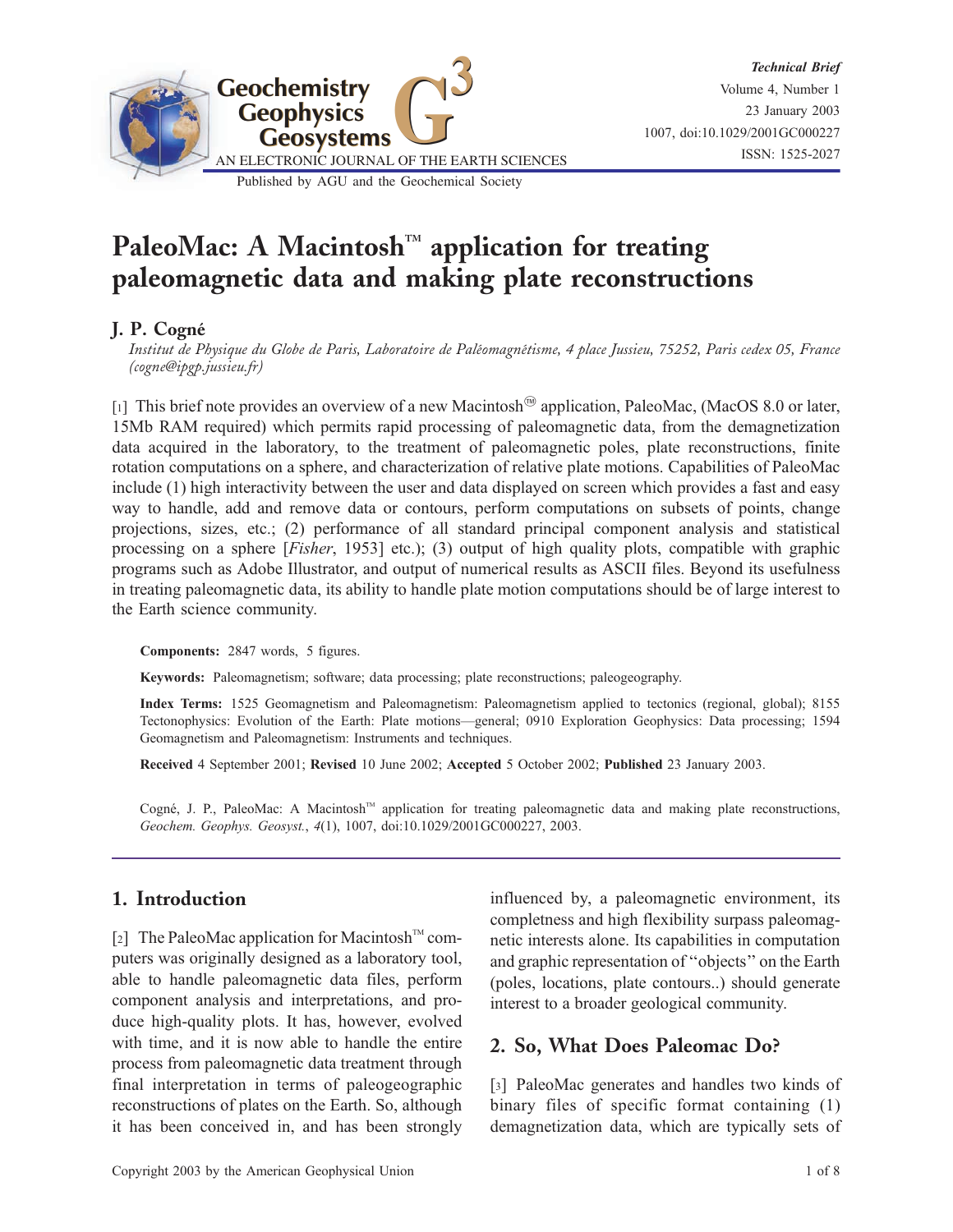



Figure 1. Interface of demagnetization PMD data list. When a PMD file is opened, the first specimen appears with its measurements. The parameters (core azimuth and dip, bedding strike and dip etc.) may be edited directly in this window. Various buttons allow quick access to other samples, previously opened files and graphs.

 ${X, Y, Z}$  magnetization components as a function of demagnetization step, and (2) results of component adjustments and computations, which are lists of {Declination, Inclination} data with various parameters (intensity, circles of confidence, site location on the Earth, etc.). It is moreover able to handle almost any type of ASCII file containing such data (i.e. Declination/Inclination of directional data in local coordinates, or Latitude/Longitude of points in Geocentric coordinates). Finally, Paleo-Mac handles various kind of data on the Earth sphere (paleopoles, Apparent Polar Wander Paths, plate contours, etc.), which provides a powerful tool to compute and produce paleogeographic reconstructions.

[4] PaleoMac makes computations (components, statistics, rotations..) and generates graphic outputs in either PICT, or PostScript format, which can then be opened and reworked by most Adobe Illustrator applications (tested versions: 3.2, 5.5, 6.0, 8.0 and 9.0). It is thus extremely easy to go from the demagnetization data as obtained in the laboratory to the final figure of a scientific paper. The operation of PaleoMac can be divided into three categories which are summarized in the following subsections.

#### 2.1. Demagnetization Data Processing (PMD Type Data)

[5] Data are contained in binary files with extension .PMD (for PaleoMagnetic Data) generated by the application (capacity: 200 specimens with a maximum of 70 demagnetization measurements per specimen). The first step is to import data from the laboratory measurement files into the PaleoMac .PMD binary files. Nowadays, PaleoMac can import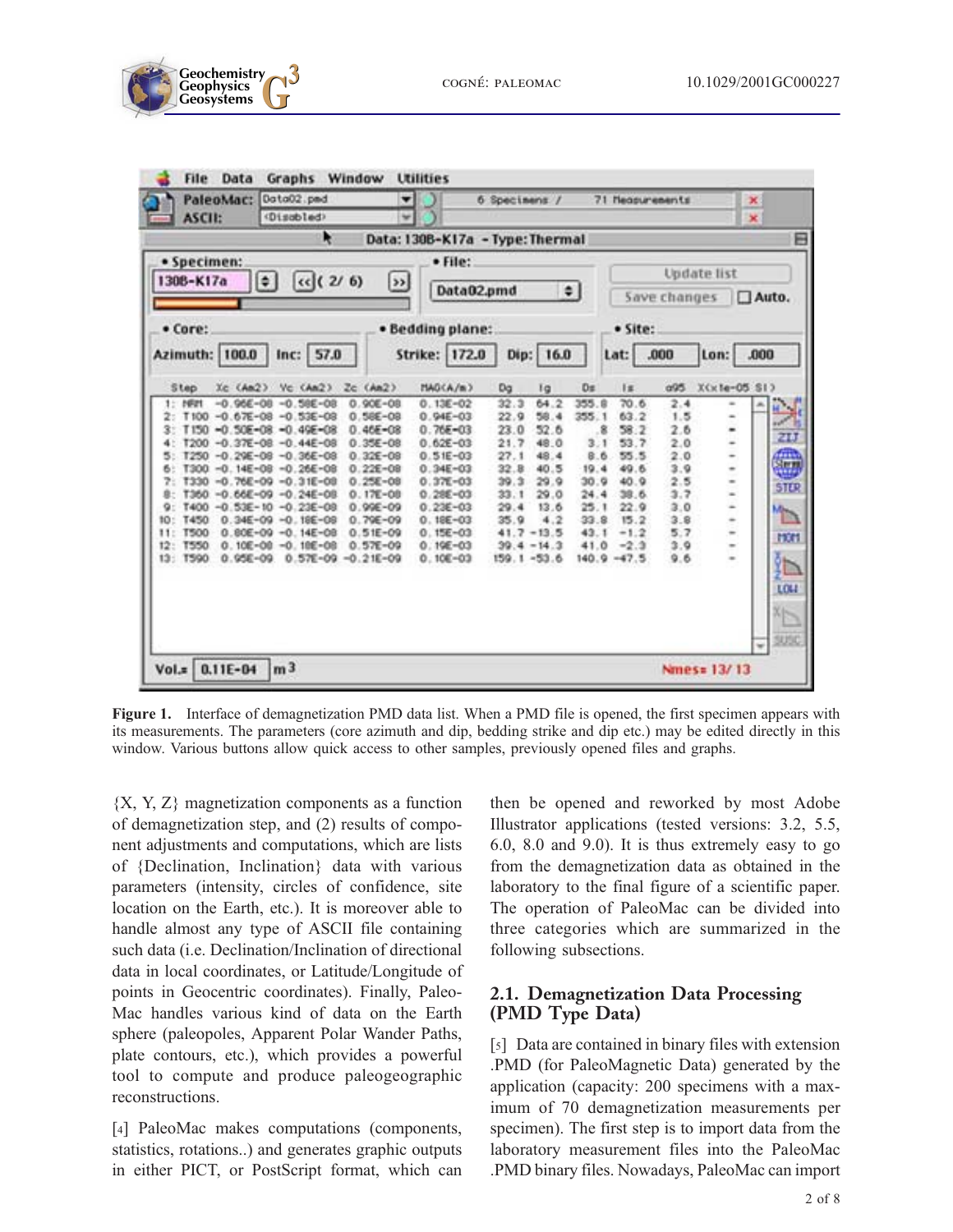



Figure 2. Zijderveld [1967] plot as it appears on the screen. On this example, two magnetic components (in blue) have been fitted to different temperature steps (points in red are selected data, on which a least-square line fitting has been done); the corresponding results are displayed in the small windows to the left (these windows may be displaced anywhere on the screen). The selection of demagnetization steps is made either by clicking them on the screen, or by clicking the relevant steps in the ''Steps'' window to the right.

data of specific format from 6 paleomagnetic laboratories around the world: IPGP, UC Santa Cruz, Caltech, University of Rennes, Berkeley Geochronological Center and UC Davis.

[6] After opening a PMD file (Figure 1), the paleomagnetic data can be displayed in one of three standard coordinates systems: Sample (or core), In-Situ, and Tilt-Corrected in the following graphs: (1) orthogonal vector end-points projection [Zijderveld, 1967] (Figure 2); (2) equal-area and stereographic projections; (3) magnetization decay curve, M = f(step); (4) susceptibility curve,  $\chi$  = f(step); (5) components decay curve,  ${X, Y, Z} =$ 

f(step), allowing to perform the Lowrie test  $[Low$ rie, 1990].

[7] The available computational capabilities on these data are: (1) Least squares fitting of magnetization components (with or without constraint to the origin of Zijderveld plots, see Figure 2); (2) Eye-ball fitting of components, by interactive component tracing and modifications directly with the mouse on the screen; (3) Fisher statistics [*Fisher*, 1953]; (4) Great circle fitting [Halls, 1978].

[8] The results of these computations, which show as Declination/Inclination of components, together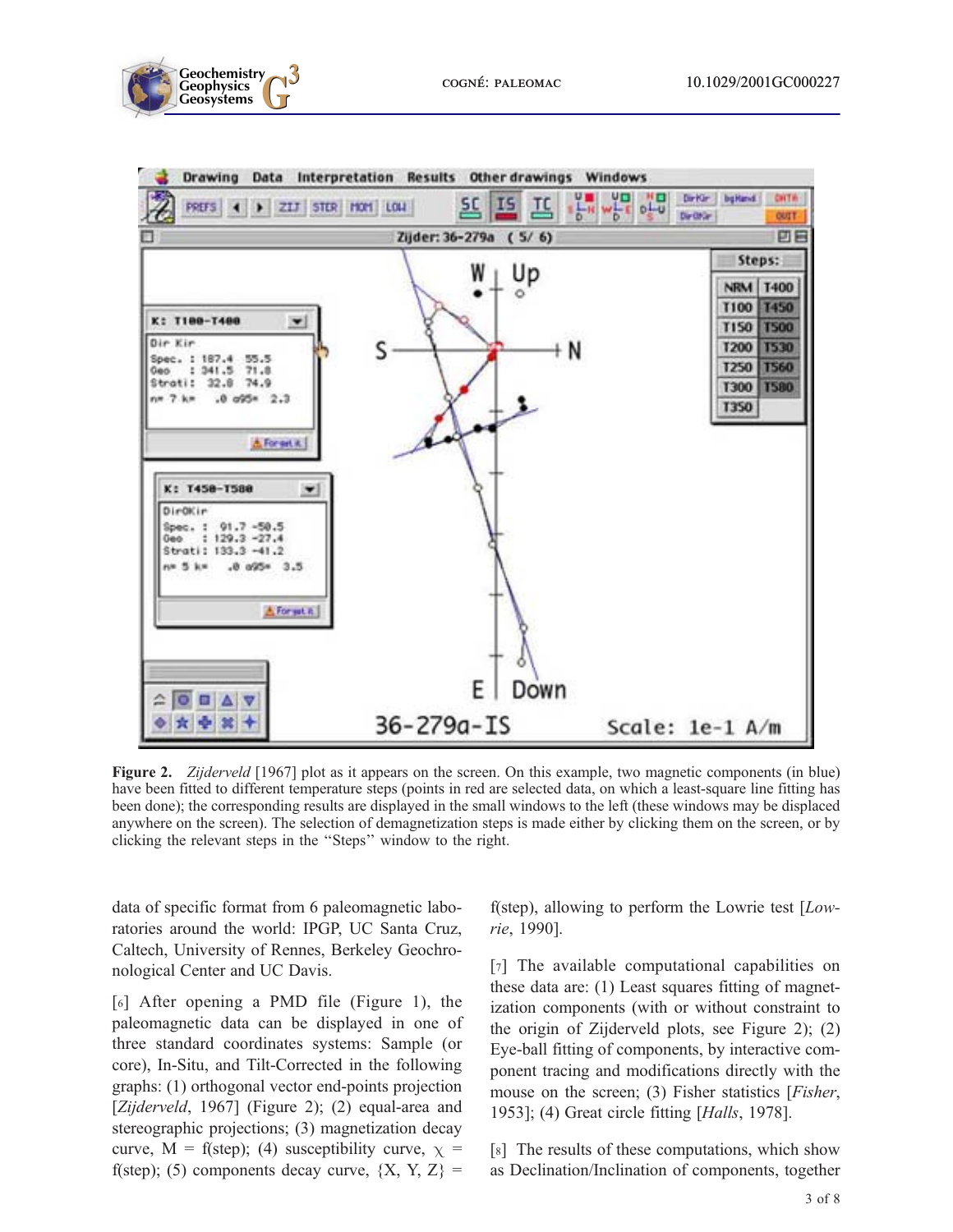





Figure 3. This interface allows the user to define the sequence of data contained in any kind of ASCII file. In this example, data come from the Global Paleomagnetic database of McElhinny and Lock [1996].

with a number of parameters such as the *Fisher* [1953] parameters k,  $\alpha$ 95, R etc., for a given demagnetization range, may be saved and recorded in .DIR type files.

#### 2.2. Directional Data (Dec/Inc) Processing in the Local Coordinate System (DIR Type Data)

[9] PaleoMac generates its own binary file format (with .DIR extension, for DIRection). These .DIR files contain, for example, the results of demagnetization interpretations, but also any kind of directional data distributions. Moreover, the application is able to open any kind of ASCII file containing similar data sets {Dec, Inc} with or without other parameters (k,  $\alpha$ 95, bedding strike and dip, site latitude and longitude, magnetization intensity, susceptibility..), in any order within the file. A ''formatting box'' (Figure 3) allows to define this order before reading the file. The application jointly handles two data lists: in both geographic (in-situ, IS) and stratigraphic (tilt-corrected, TC) coordinates and may be represented in either equalarea or stereographic projections (Figure 4).

[10] The computational capabilities on these data are: (1) Fisher statistics [Fisher, 1953]; (2) averages of vectors and planes [McFadden and McElhinny, 1988]; (3) bivariate statistics [ $LeGoff$ , 1990]; (4) mean inclination [McFadden and Reid, 1982]; (5) great circle fitting and great circles intersections [Halls, 1978]; (6) small-circle fitting [Mardia and Gadsden, 1977] ans small-circle intersections; (7) mixed average of vectors and small-circle (which is a derivation of the mixed average of vectors and plane of *McFadden and McElhinny* [1988]); (8) rotations, either interactive with the mouse on the screen, with numerical output, or by numerical input of parameters; (9) density diagrams; (10) stepwise unfolding.

[11] Because PaleoMac handles IS and TC data lists, some statistical tests may be performed on these populations such as: (1)  $McElhinny$  [1964]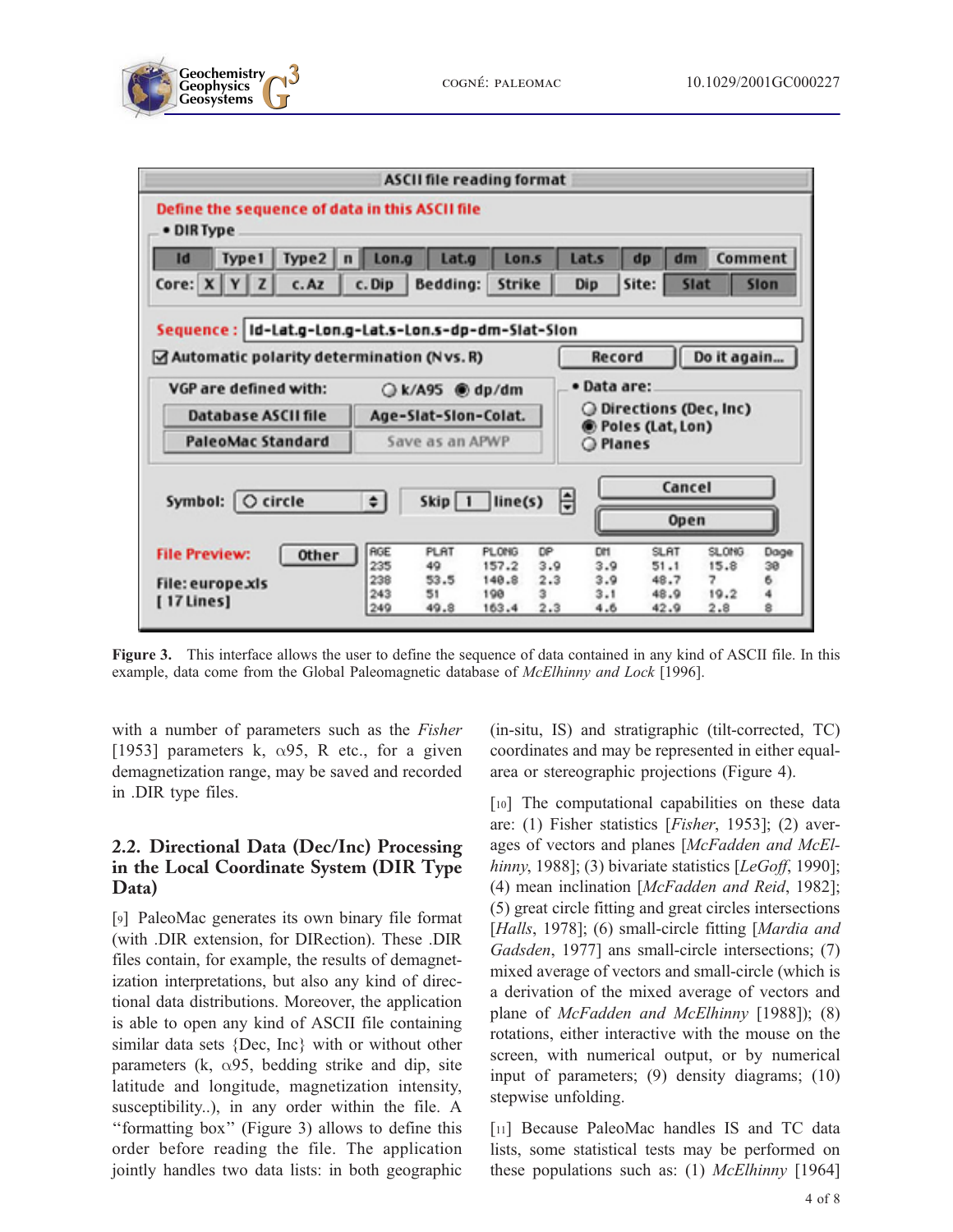



Figure 4. Stereoplot window, showing the appearence of PaleoMac interface. The various buttons provide shortcuts to several graphic and computation functions. In this example, two computations (Fisher and Mixed averages, in blue) have been done, and the results are displayed in the small windows to the left of the screen (these windows may be displaced anywhere on the screen). One or both mean directions may be saved in a DIR file.

fold test; (2)  $McFadden$  [1990] fold test; (3) reversals test [McFadden and Lowes, 1981; McFadden and McElhinny, 1990]; (4) Jackknife test [Tauxe et al., 1991]. The results of these computations may be saved and recorded in .DIR files.

[12] The latest versions of PaleoMac include the use of a stratigraphic position parameter (i.e. stratigraphic height or depth), allowing to generate classical magnetostratigraphic plots, e.g. declination, inclination, VGP latitude, magnetic moment and/or susceptibility as a function of stratigraphic position. Finally, PaleoMac computes the Paleopoles positions, or Virtual Geomagnetic Poles (VGP), with their {dp/dm} or A95 areas of confidence, from these data lists (see below).

#### 2.3. Data Processing in the Geocentric Coordinates System (VGP Type Data)

[13] The paleopoles (Latitude/Longitude) are recorded in .DIR files noting again that it is possible to open any kind of ASCII files containing this kind of data (Lat, Lon, k, a95, dp, dm, site lat, site lon etc.), providing their order in the file has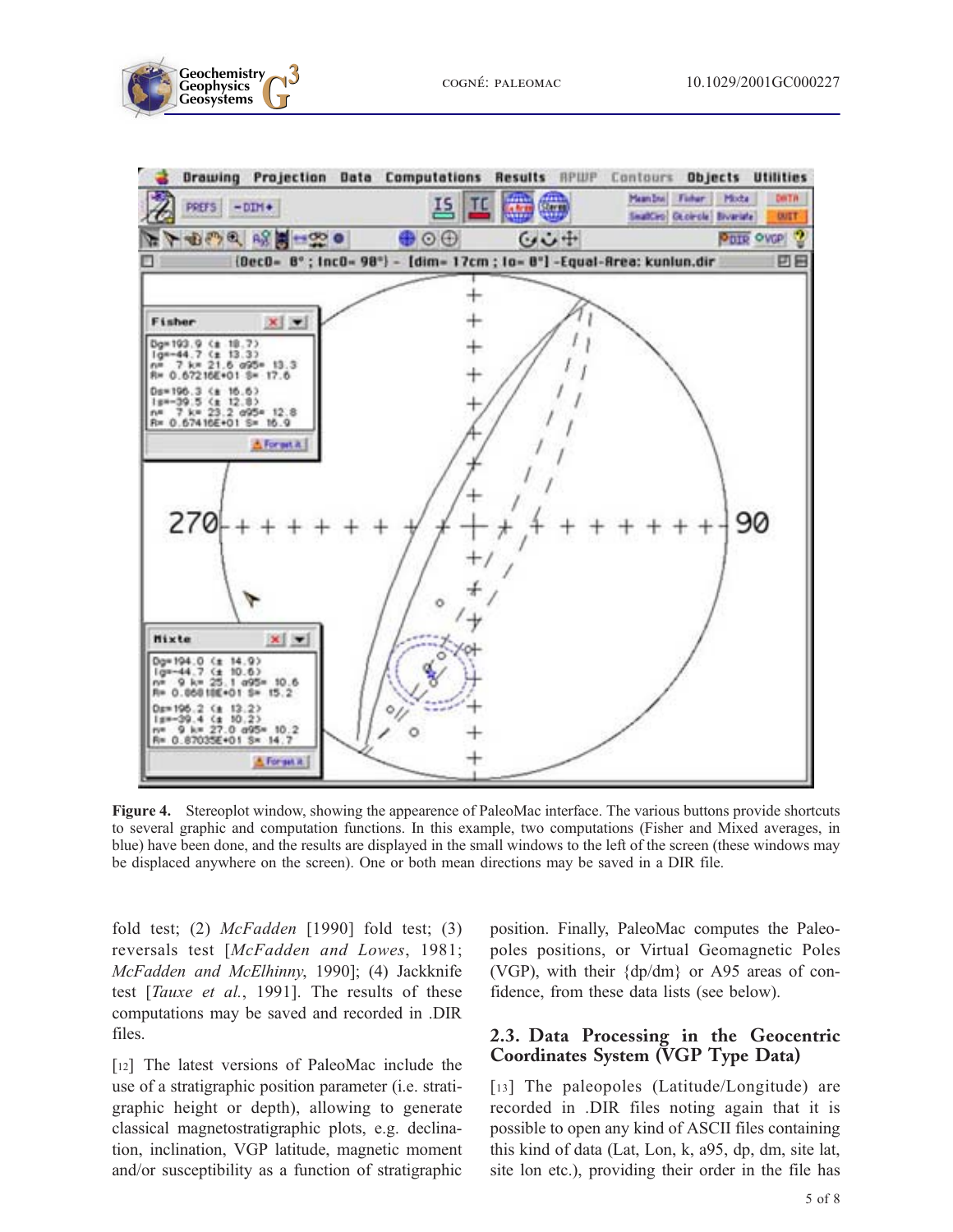



Figure 5. Hammer-Aitoff Earth projection showing various objects manipulated by PaleoMac: paleopoles (black dots with areas of 95% confidence) and their corresponding sites (stars), APWP (blue curve) and plate contours. The small window to the lower right corner allows access to various settings on each contour (selection, kinematics link, rotations, etc). Any of these objects can be selected, either on clicking them in the graph, or in the data lists. This provides an easy way to select objects, either visually, or accounting for their characteristics (location, age, polarity etc). Any kind of rotation, visually, numerically or driven by kinematics parameters, may then be applied.

been specified on opening (Figure 3). Furthermore, PaleoMac has some pre-defined formats which allows one to open specific ASCII files such the ones which can be extracted from the Global Paleomagnetic Database of McElhinny and Lock [1996].

[14] The computations available are the same as for DIR type data, except for the mixed average of vectors and planes of McFadden and McElhinny [1988], which is of no use here. Finally, if ages are assigned to the data, PaleoMac can compute an Apparent Polar Wander Path (APWP). A set of synthetic APWPs of Besse and Courtillot [1991, 2002] for the main continents is provided with the application. It is then straightforward to compare any paleopole computed by the user with these reference APWPs, or with any other paleopole, and translate the differences in terms of tectonic movements of the studied area.

[15] The graphic representation of data can be made in seven projections (Figure 5) centered on any area of interest: Equal-Area, Stereographic, Orthographic (''view from space''), Mollweide, Hammer-Aitoff, Cylindrical Equivalent and Rectangular. To these global projections, PaleoMac adds the possibility to ''zoom'' on detailed maps in 4 projections systems: Equal-Area, Stereographic, Mercator, and Lambert conical conformal.

#### 2.4. Plate Contours and Paleogeographic **Reconstructions**

[16] It is probably the paleogeographic reconstructions capabilities of PaleoMac that makes it a useful and powerful tool. The application can open and handle plate contour files which typically contain sets of {Lat., Long.} points on the Earth. A set of such files for the main continent and block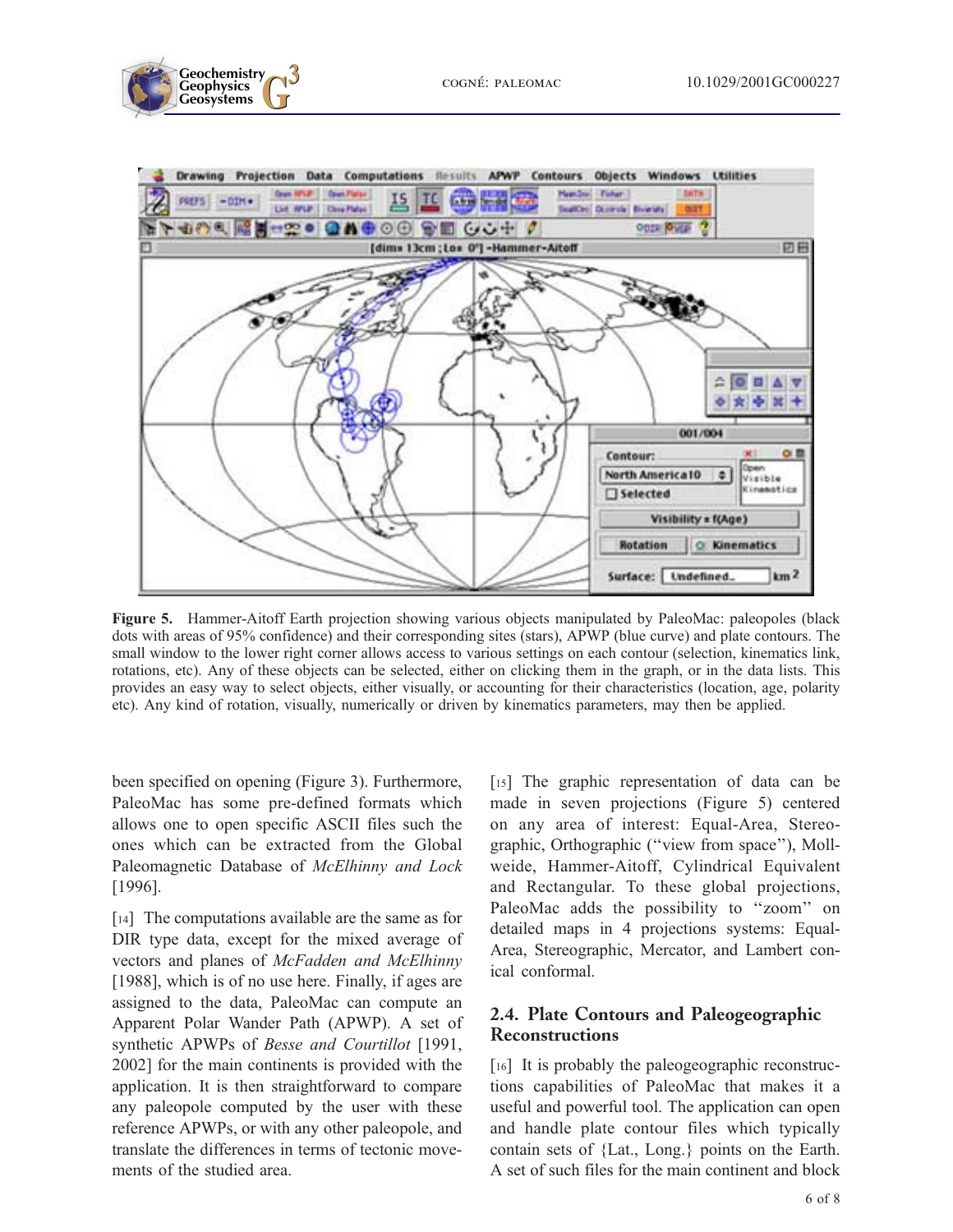contours is provided with the application. These contours, as well as the data points, the site locations, or the APWPs, can then be rotated within the Earth reference frame in three ways:

1. Rotations can be made completely manually and interactively, by selecting the objects with the mouse on the screen, and then dragging them in the desired way. The resulting rotation parameters on the sphere are then displayed.

2. A second way is to enter the rotation parameters to be applied to the selected objects.

3. Finally, it is possible to ''drive'' the rotation of objects (poles, sites, contours...) by linking them to kinematic parameter files. These files contain a list of finite rotation parameters for various geological ages, allowing to build and test paleogeographic reconstructions.

[17] The PaleoMac folder contains three sets of pre-defined reconstructions schemes for the major continental blocks (North and South America, Africa, Eurasia, Australia, Antarctica, India, Groenland, Madagascar, Spain), for which kinematics parameters are found in the literature: (1) a set of blocks in the paleomagnetic reference frame where the parameters are derived from the synthetic APWP of Besse and Courtillot [2002]; (2) a set of blocks in the hot spot reference frame down to 130 Ma, following the parameters of *Müller et* al. [1993]; (3) a set of blocks in the hot spot reference frame down to 200 Ma, following the parameters of *Müller et al.* [1993] for the  $0-130$ Ma period, and the older and less well constrained parameters of Morgan [1983] for the 130–200 Ma period.

[18] The kinematics parameters of the Global Isochron Chart of Royer et al. [1992] are also provided, allowing the user to link these files to any relevant object on the Earth, and then reconstruct the paleoposition of the objects at a given age.

[19] Beyond these pre-defined sets, PaleoMac allows the user to construct his own databases of contours and kinematics files, either using the files contained in the downloadable folder, or following the templates provided with the application. Finally, PaleoMac can generate a series of pictures with age increments computed by interpolation,

which allows one to construct cartoons of plate tectonics.

## 3. Availability: System Requirements

[20] PaleoMac is a freeware, and can be downloaded from the following address: http:// www.ipgp.jussieu.fr/ $\sim$ cogne. The downloadable archive (PaleoMac\_5.2.sea.hqx, 7Mb of size) produces a folder containing the application itself and various files (statistical tables, IGRF parameters files, plate contours, kinematic parameters files, language interfaces, etc.). The latest versions need MacOS 8.0 or later systems, and minimum15 megabytes of free memory to run. Regarding the interface language, PaleoMac now runs in French and in English. It is however possible to translate the interface resources to make it running under other languages.

[21] The above site also contains several help pages which can be consulted online. These htlm pages are also grouped into a downloadable folder (PaleoMac\_Help.sea.hqx, 13Mb), and can be run locally on each computer.

## Acknowledgments

[22] Although this program has been written by myself, this tremendous task could not have been completed without the numerous comments, suggestions and mathematical solutions of a lot of ''tasters'' and debuggers. I am particularly indebted to J. Besse, S. Gilder, N. Halim, Y. Chen, H. Theveniaut, F. Torcq, Y. Gaudemer, Y. Gallet, S. Aubourg, J. Glen. For parts of this development, P. Roperch, J. Besse, H. Perroud, R. Enkin, R.W. Allmendiger, P. Doguin kindly provided parts of their source codes. J. Glen, G. Muttoni and C.R. Scotese kindly provided helpful comments on an early draft of this article. This is contribution of IPG 1868.

## References

- Besse, J., and V. Courtillot, Revised and Synthetic apparent polar wander path of the African, Eurasian, North American and Indian plates, and True polar wander since 200 Ma, J. Geophys. Res., 96, 4029 – 4050, 1991.
- Besse, J., and V. Courtillot, Apparent and true polar wander and the geometry of the geomagnetic field over the last 200 Myr, J. Geophys. Res., 107(B11), 2300, doi:10.1029/ 2000JB000050, 2002.
- Fisher, R., Dispersion on a sphere. Proc. R. Soc. London, Ser. A, 217, 295 – 305, 1953.